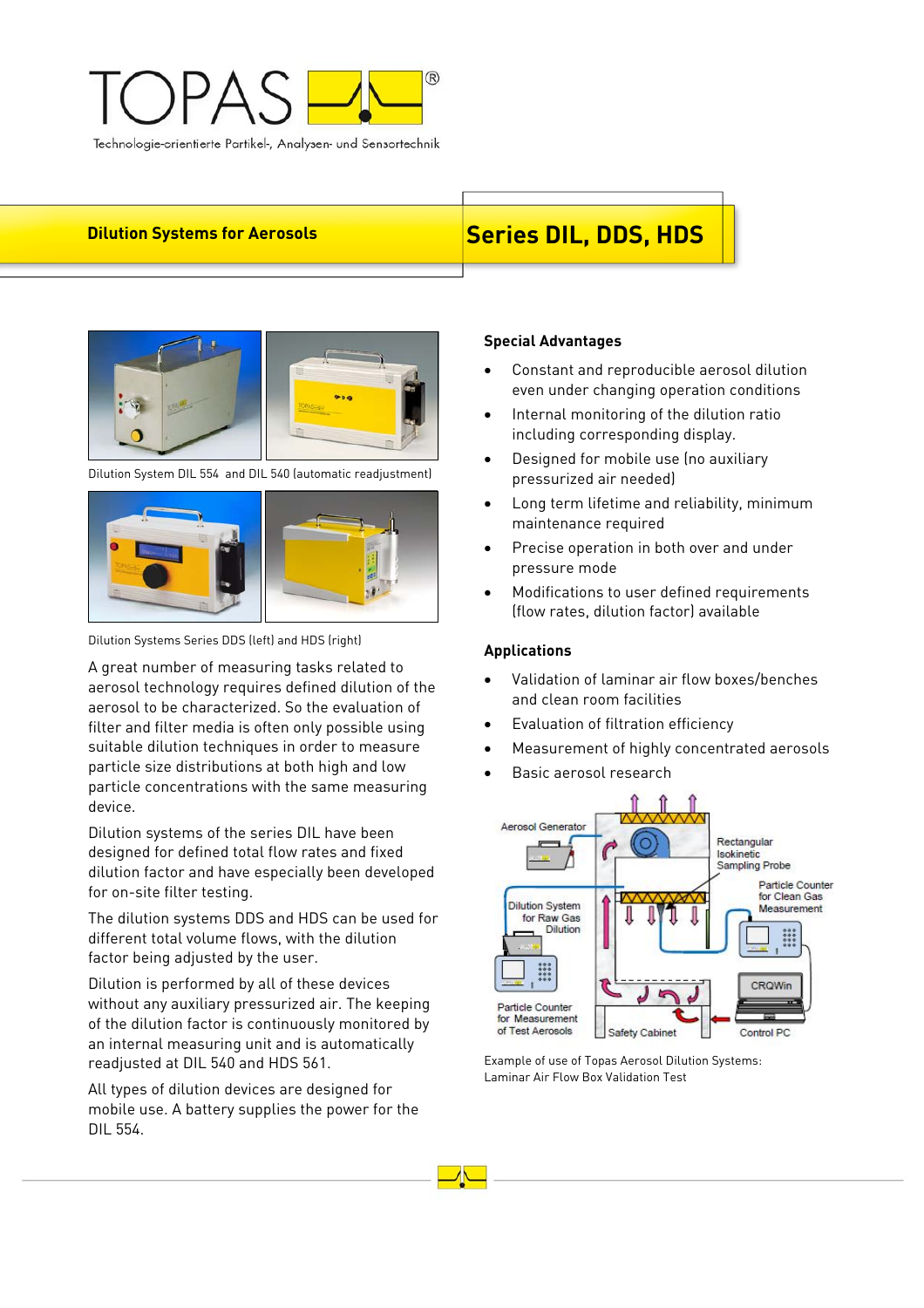### **Dilution at a Fixed Dilution Factor: Series DIL**

Dilution systems of the series DIL have been designed for a fixed total flow rate at which defined and certified dilution of the aerosol is performed.

Both the defined total flow rate and the dilution factor determine the flow rates and their ratio between bypass and capillary path.

By measuring the pressure drop over the capillary the capillary flow rate can continuously be monitored. If a deviation of this flow rate from the set value is detected an LED with arrow at the instrument's front panel lights up in order to indicate in which direction the bypass valve should be turned for readjustment of the flow rate balance and thus the dilution factor. In this way a defined and precise dilution factor is always ensured.

The HEPA filter used features high filtration efficiency and long term lifetime even if exposed to high number concentrations. Replacing the filter capsule can easily be performed at any time.

The DIL 554 has a stainless steel casing with integrated battery operation (AC adapter optional). It was especially developed for validation and monitoring of clean room facilities.

The device version DIL 554/H is designed for particle counters with a flow rate from 50 to 56.6 l/min with a dilution factor of 1:100.

The dilution system DIL 540 has the distinctive feature that the fixed dilution factor (10 or 100) is automatically readjusted (volume flow rate 28.3 l/min).



Dilution Systems DIL 550 and DIL 554

## **Functional Principle**

From the aerosol stream to be diluted a sample is taken through a thin capillary. Particle concentration of the capillary flow rate remains unchanged whereas a HEPA filter removes nearly all particles from the bypassing flow rate. After the capillary and filter both streams are mixed together again.

The dilution factor results from the ratio between the two single flow rates.

A major advantage of this dilution technique is that no auxiliary pressurized air is needed for dilution. Therefore no surplus aerosol to be exhausted is generated and the chemical composition of carrier gas remains unaffected.

Dividing up the two parts of flows is caused by the pressure drop of the thin capillary in comparison to the HEPA filter flow resistance. A regulation valve following the HEPA filter in the bypass path is used for (re)adjusting the flow rate balance and finally the dilution factor.

The air-flow-related design of the device ensures isokinetic aerosol sampling at the capillary inlet. Changes of particle size distribution due to dilution have been experimentally found to be very low.



Scheme of the Dilution System of the Series DIL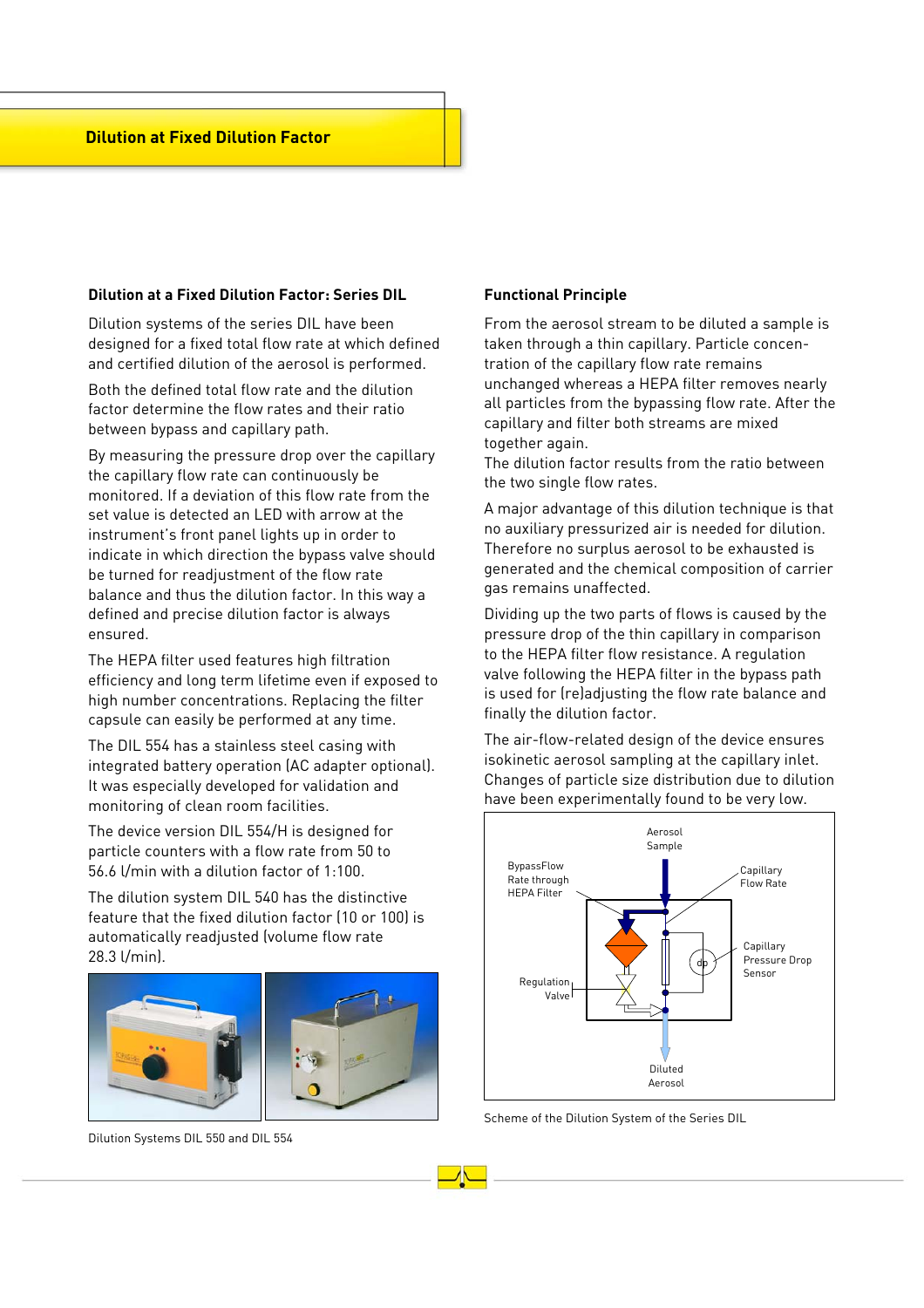# **Dilution at Variable Dilution Factor: Series DDS 560**

The dynamic dilution system of the series DDS 560 combines aerosol dilution as described above with an additional total flow rate measurement section. The currently adjusted dilution factor is calculated by a microprocessor from the output levels of the two pressure transducers. The current values for both the dilution factor and the total flow rate are displayed on an LCD screen on the instrument's front panel.

By adjusting the pressure drop ratio by turning the regulation valve, the dilution factor can easily be changed in a wide range. The setting range depends on the current total flow rate through the device.

Therefore the dynamic dilution system can be used together with particle counters of different total flow rates. The adjustment of the dilution factor enables optimum measuring concentration and precise calculation of the actual particle concentration of the aerosol sample.

Additional total flow rate indication allows checking the proper flow control of the particle counter.



Dynamic Dilution System DDS 560

### **Active Dilution System HDS 561**

Although the pressure losses of Topas dilution systems are very low due to optimized solutions, there is also a need for a dilution which has virtually no pressure loss. This led to the development of the system HDS 561. This device enables extremely high dilution factors and is suitable for particle counters with high volume flow rates.

#### **Advantages**

- Dilution with virtually no pressure loss
- Dilution factors adjustable in very wide ranges (100 to 100.000)
- Improved sampling by use of a comparatively large-diameter capillary
- Remote monitoring of the dilution factor possible
- Remote readjustment of the dilution factor possible
- Reliable and reproducible dilution for highest aerosol concentrations

## **Applications**

- Dilution of the aerosol of aerosol generators to generate defined, especially diluted aerosols, such as in case of calibration and comparison of particle counters
- Monitoring of the particle production rate of aerosol generation systems, for instance in case of clean room monitoring systems



High Dilution System HDS 561